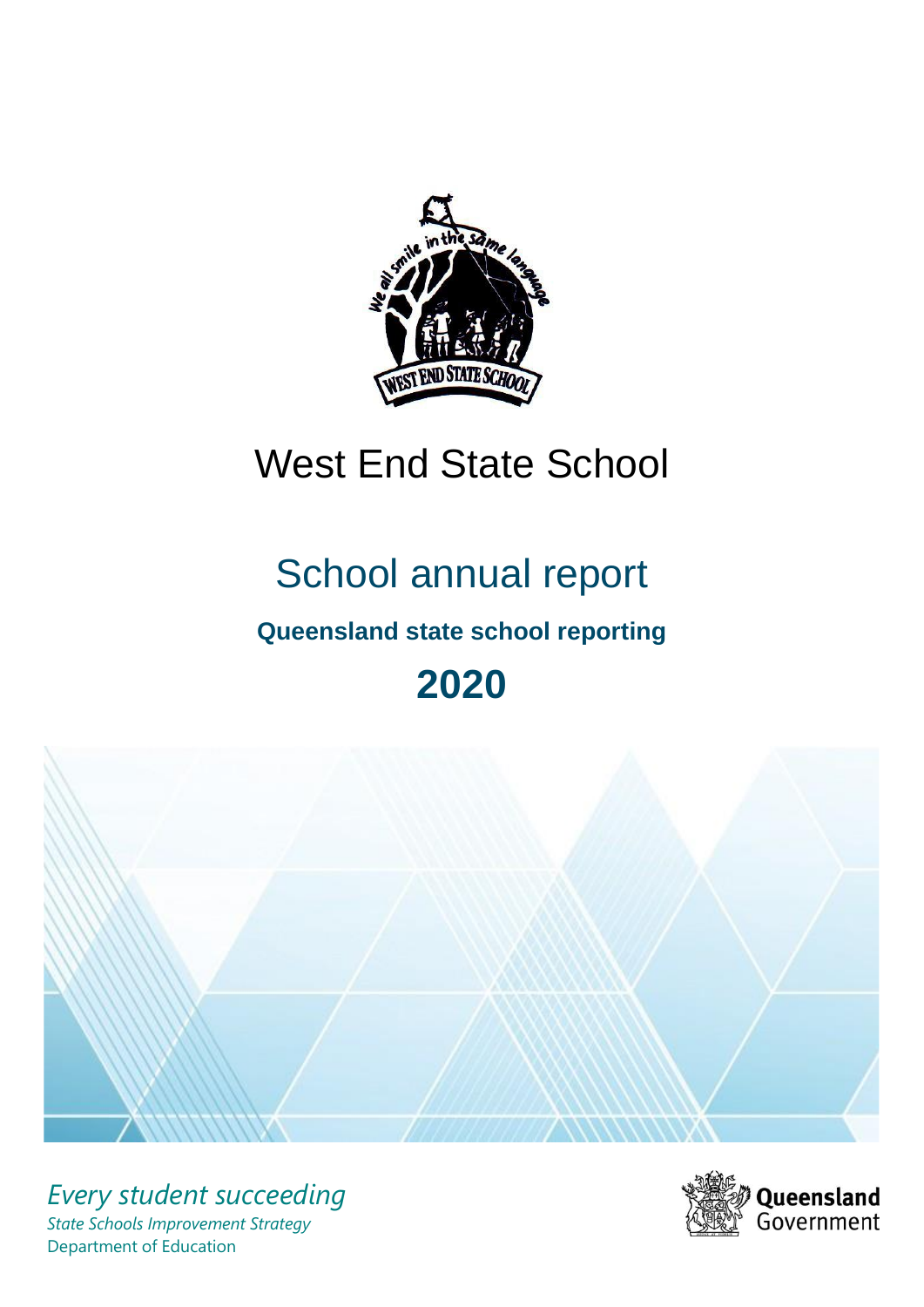**OFFICIAL – Public** Published as information source only. Public information used to create this report may not appear in this format in the public domain Please refer to disclaimer information.

#### **Contact details**

| <b>Postal Address</b> | 24 Vulture Street West End 4101 |
|-----------------------|---------------------------------|
| <b>Phone</b>          | (07) 3010 8222                  |
| Fax                   | $(07)$ 3010 8200                |
| Email                 | principal@westendss.eq.edu.au   |
| Website               | https://westendss.eq.edu.au     |

#### **Disclaimer**

The materials presented in this report are distributed by the Department of Education (the department) as an information source only. The information and data in this report is subject to change without notice.

The department makes no statements, representations, or warranties about the accuracy or completeness of, and you should not rely on, any information contained in this report.

The department disclaim all responsibility and all liability (including without limitation, liability in negligence) for all expenses, losses, damages and costs you might incur as a<br>result of the information in this report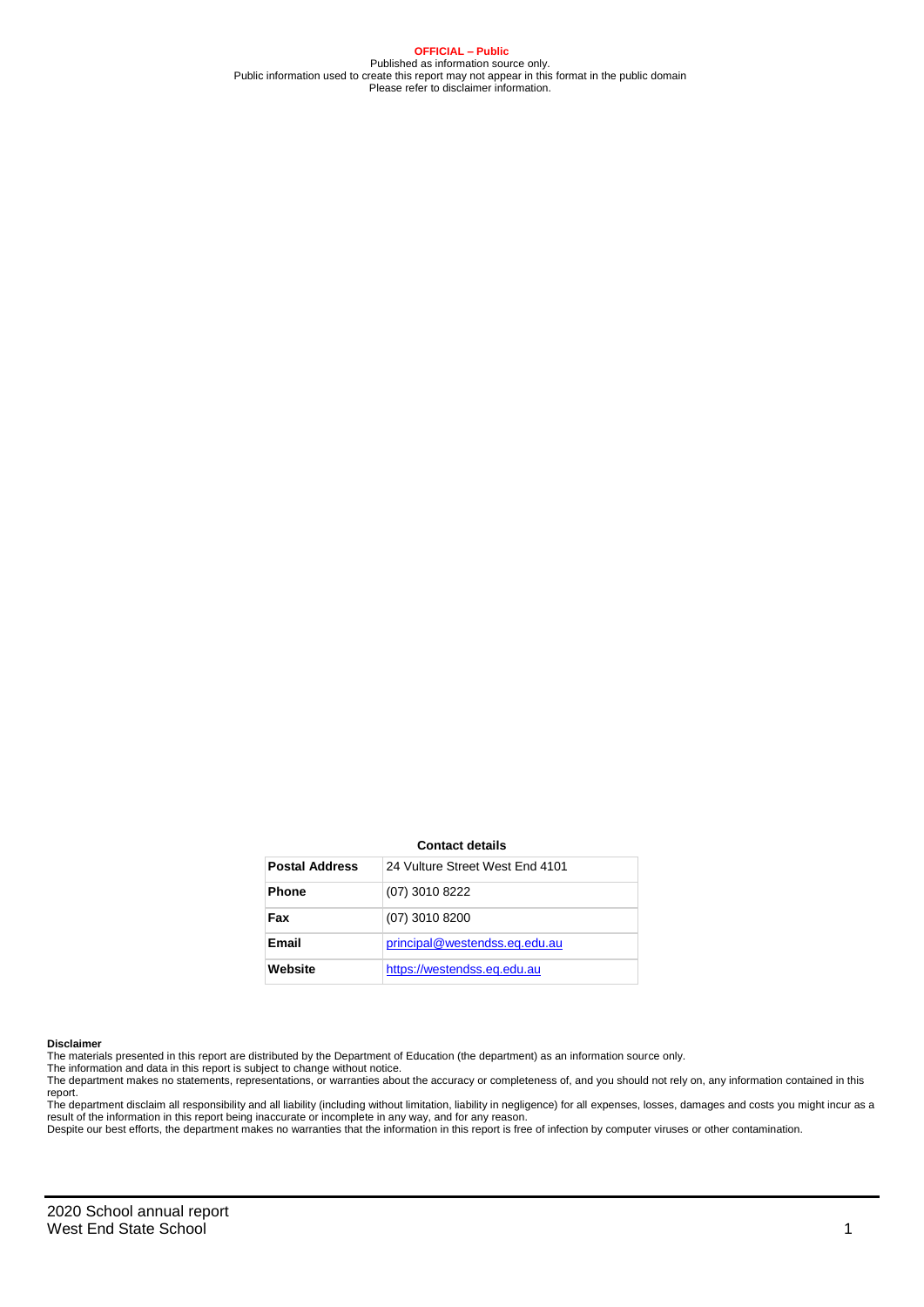| School context                     |                                                                                                                                                                                         |
|------------------------------------|-----------------------------------------------------------------------------------------------------------------------------------------------------------------------------------------|
| <b>Coeducational or single sex</b> | Coeducational                                                                                                                                                                           |
| <b>Independent Public School</b>   | Yes                                                                                                                                                                                     |
| Year levels offered in 2020        | Prep Year – Year 6                                                                                                                                                                      |
| <b>Webpages</b>                    | Additional information about Queensland state schools is located on the:<br>My School website<br>Queensland Government data website<br>Queensland Government schools directory website. |

# **Characteristics of the student body**

### **Student enrolments**

#### **Table 1: Student enrolments by year level**

|                   |      | February |       |       | <b>August</b> |       |
|-------------------|------|----------|-------|-------|---------------|-------|
| Year Level        | 2018 | 2019     | 2020  | 2018  | 2019          | 2020  |
| Prep Year         | 129  | 140      | 143   | 134   | 145           | 151   |
| Year 1            | 129  | 151      | 151   | 129   | 145           | 159   |
| Year 2            | 121  | 147      | 160   | 126   | 150           | 169   |
| Year 3            | 134  | 142      | 154   | 142   | 147           | 154   |
| Year 4            | 162  | 173      | 165   | 167   | 166           | 167   |
| Year 5            | 149  | 181      | 182   | 154   | 186           | 189   |
| Year <sub>6</sub> | 160  | 185      | 218   | 169   | 190           | 225   |
| <b>Total</b>      | 984  | 1,119    | 1,173 | 1,021 | 1,129         | 1,214 |

Notes

1. Student counts include headcount of all full- and part-time students at the school.

### **Average class sizes**

#### **Table 2: Average class size information for each phase of schooling**

| <b>Year Levels</b> | 2018 | 2019 | 2020 |
|--------------------|------|------|------|
| Prep – Year 3      | 22   | 24   | 23   |
| Year 4 – Year 6    | クフ   | 26.  | 28   |

Notes

1. Classes are measured against the target of 25 students per teacher in Prep to Year 3 and Years 11 to 12, and target of 28 students per teacher in Years 4 to 10. Where composite classes exist across cohorts (e.g. Year 3/4) the class size targets would be the lower cohort target.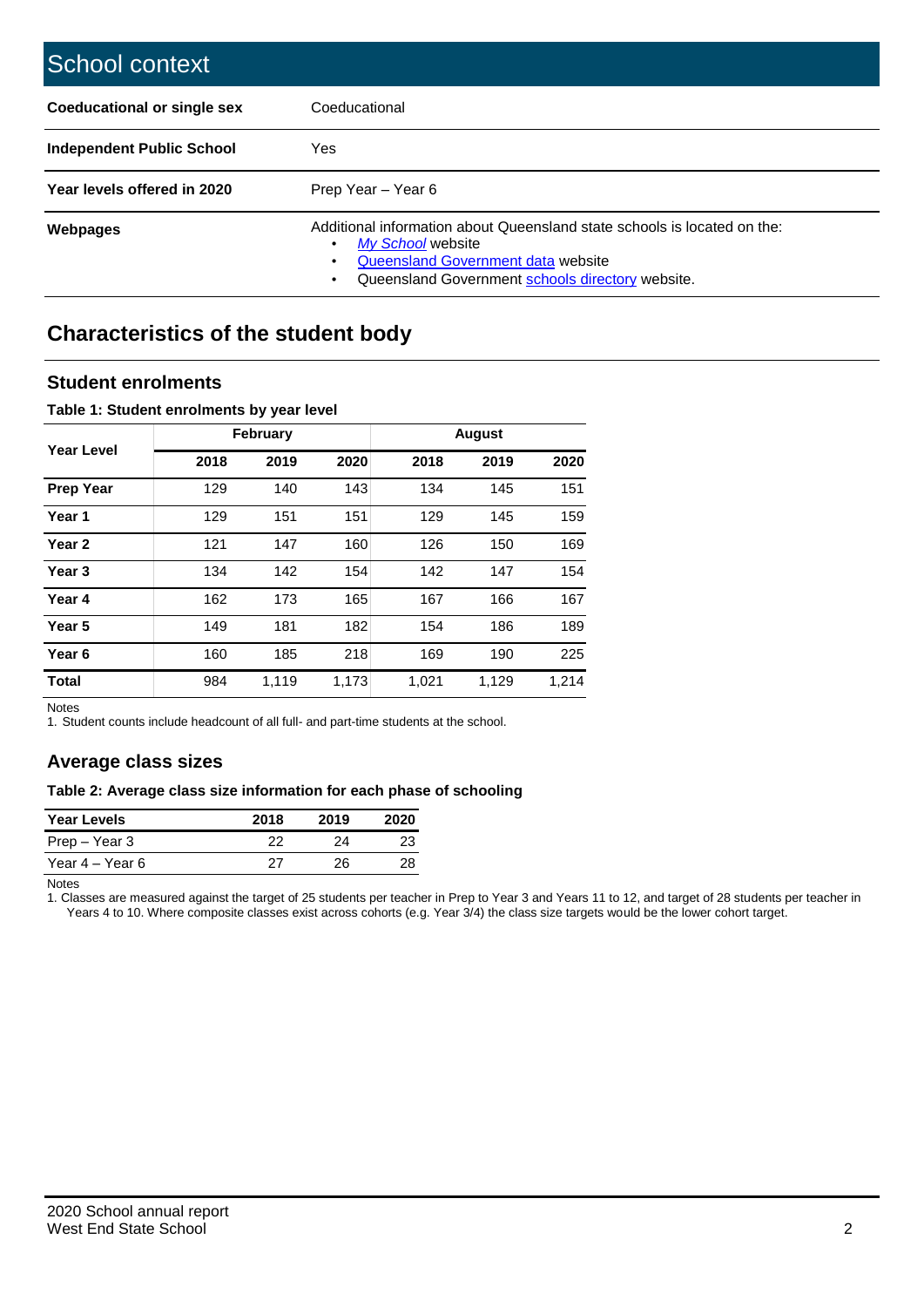## **Parent, student and staff satisfaction**

Tables 3–5 show selected items from the Parent/Caregiver, Student and Staff School Opinion Surveys. In response to the COVID-19 pandemic, the annual school opinion surveys of students, teachers and staff were not administered in 2020.

For state level information go to the *[School Opinion Survey](https://qed.qld.gov.au/publications/reports/statistics/schooling/schools/schoolopinionsurvey)* [webpage.](https://qed.qld.gov.au/publications/reports/statistics/schooling/schools/schoolopinionsurvey)

#### **Table 3: Parent/Caregiver Survey**

| Percentage of parents/caregivers who agree <sup>1</sup> that:                                               | 2018  | 2019  | 2020 |
|-------------------------------------------------------------------------------------------------------------|-------|-------|------|
| My child is getting a good education at this school.                                                        | 97.9% | 98.7% |      |
| This is a good school.                                                                                      | 97.9% | 99.3% |      |
| My child likes being at this school. <sup>2</sup>                                                           | 97.9% | 98.7% |      |
| My child feels safe at this school. <sup>2</sup>                                                            | 97.2% | 99.4% |      |
| My child's learning needs are being met at this school. <sup>2</sup>                                        | 95.1% | 95.5% |      |
| My child is making good progress at this school. <sup>2</sup>                                               | 95.0% | 96.1% |      |
| Teachers at this school expect my child to do his or her best. <sup>2</sup>                                 | 98.6% | 96.8% |      |
| Teachers at this school provide my child with useful feedback about his or her school<br>work. <sup>2</sup> | 90.7% | 93.4% |      |
| Teachers at this school motivate my child to learn. <sup>2</sup>                                            | 95.7% | 94.8% |      |
| Teachers at this school treat students fairly. <sup>2</sup>                                                 | 91.8% | 94.7% |      |
| I can talk to my child's teachers about my concerns. <sup>2</sup>                                           | 99.3% | 94.8% |      |
| This school works with me to support my child's learning. <sup>2</sup>                                      | 93.6% | 93.5% |      |
| This school takes parents' opinions seriously. <sup>2</sup>                                                 | 92.5% | 95.7% |      |
| Student behaviour is well managed at this school. <sup>2</sup>                                              | 95.7% | 94.0% |      |
| This school looks for ways to improve. <sup>2</sup>                                                         | 95.7% | 99.3% |      |
| This school is well maintained. <sup>2</sup>                                                                | 97.9% | 98.7% |      |

Notes

1. *Agree* represents the percentage of respondents who Somewhat Agree, Agree or Strongly Agree with the statement.

2. Nationally agreed parents/caregiver items.

3. DW = Data withheld to ensure confidentiality.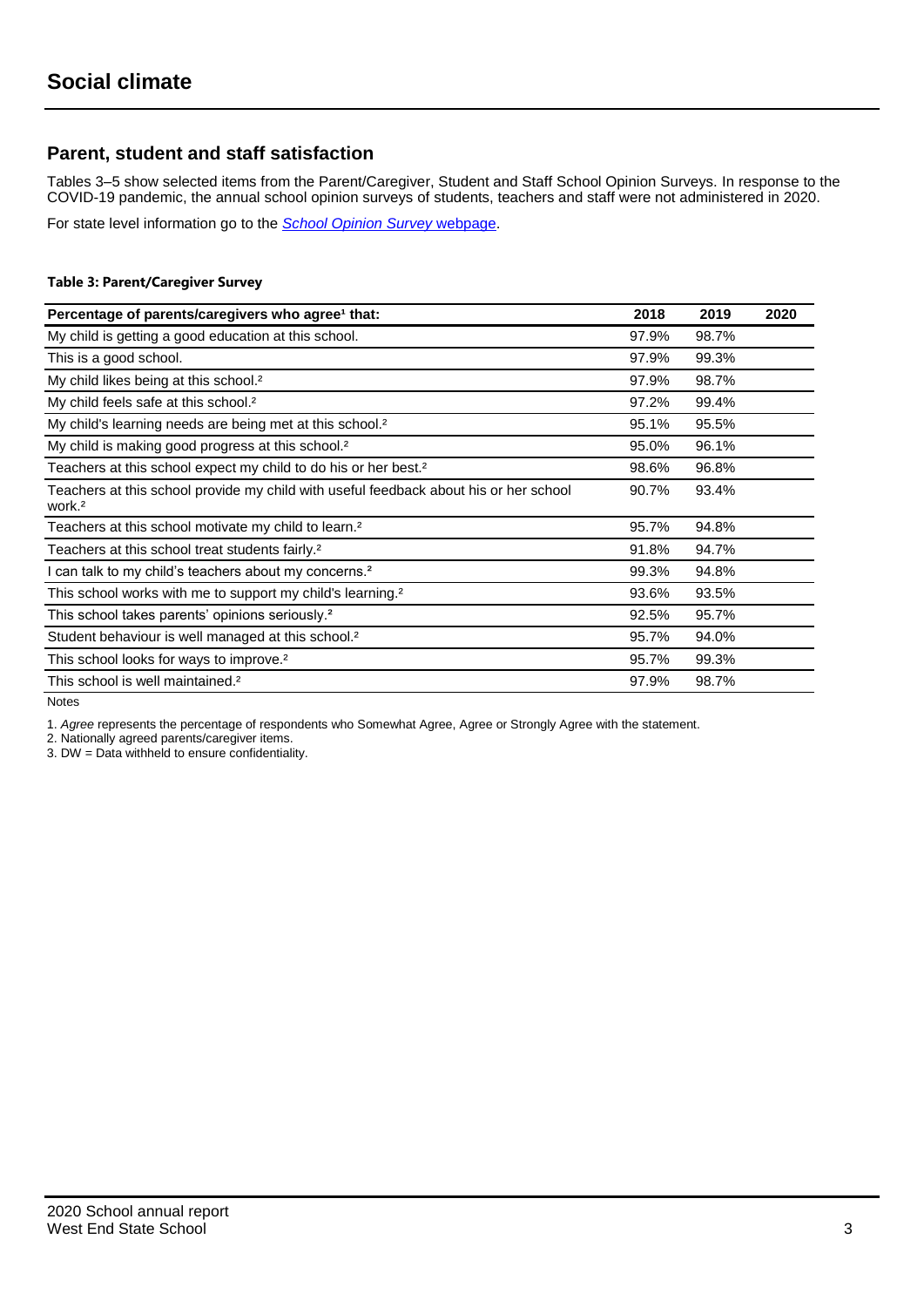#### **Table 4: Student Survey**

| Percentage of students who agree <sup>1</sup> that:                            | 2018  | 2019  | 2020 |
|--------------------------------------------------------------------------------|-------|-------|------|
| am getting a good education at my school.                                      | 99.1% | 98.3% |      |
| I like being at my school. <sup>2</sup>                                        | 95.5% | 97.4% |      |
| I feel safe at my school. <sup>2</sup>                                         | 99.1% | 98.2% |      |
| My teachers motivate me to learn. <sup>2</sup>                                 | 96.4% | 94.7% |      |
| My teachers expect me to do my best. <sup>2</sup>                              | 99.1% | 99.1% |      |
| My teachers provide me with useful feedback about my school work. <sup>2</sup> | 90.8% | 94.7% |      |
| Teachers at my school treat students fairly. <sup>2</sup>                      | 82.7% | 86.8% |      |
| can talk to my teachers about my concerns. <sup>2</sup>                        | 83.3% | 91.8% |      |
| My school takes students' opinions seriously. <sup>2</sup>                     | 84.4% | 91.9% |      |
| Student behaviour is well managed at my school. <sup>2</sup>                   | 94.4% | 91.2% |      |
| My school looks for ways to improve. <sup>2</sup>                              | 99.1% | 98.2% |      |
| My school is well maintained. <sup>2</sup>                                     | 96.4% | 92.1% |      |
| My school gives me opportunities to do interesting things. <sup>2</sup>        | 95.4% | 98.2% |      |

Notes

1. *Agree* represents the percentage of respondents who Somewhat Agree, Agree or Strongly Agree with the statement.

2. Nationally agreed student items.

3. DW = Data withheld to ensure confidentiality.

#### **Table 5: Staff Survey**

| Percentage of staff who agree <sup>1</sup> that:                                                            | 2018   | 2019  | 2020 |
|-------------------------------------------------------------------------------------------------------------|--------|-------|------|
| I enjoy working at this school.                                                                             | 100.0% | 98.9% |      |
| I feel this school is a safe place in which to work.                                                        | 100.0% | 98.9% |      |
| I receive useful feedback about my work at this school.                                                     | 98.9%  | 97.8% |      |
| I feel confident embedding Aboriginal and Torres Strait Islander perspectives across the<br>learning areas. | 93.7%  | 94.6% |      |
| Students are treated fairly at this school.                                                                 | 100.0% | 98.9% |      |
| Student behaviour is well managed at this school.                                                           | 100.0% | 98.9% |      |
| Staff are well supported at this school.                                                                    | 100.0% | 97.8% |      |
| This school takes staff opinions seriously.                                                                 | 97.7%  | 96.6% |      |
| This school looks for ways to improve.                                                                      | 100.0% | 98.9% |      |
| This school is well maintained.                                                                             | 100.0% | 98.9% |      |
| This school gives me opportunities to do interesting things.                                                | 100.0% | 98.9% |      |

Notes

1. *Agree* represents the percentage of respondents who Somewhat Agree, Agree or Strongly Agree with the statement.

2. DW = Data withheld to ensure confidentiality.

## **Description of how this school manages non-attendance**

Queensland state schools manage non-attendance in line with the Queensland Department of Education procedures: *[Managing Student Absences and Enforcing Enrolment and Attendance at State Schools](https://ppr.qed.qld.gov.au/pp/managing-student-absences-and-enforcing-enrolment-and-attendance-at-state-schools-procedure)*; and *[Roll Marking in State Schools,](https://ppr.qed.qld.gov.au/pp/roll-marking-in-state-schools-procedure)* which outline processes for managing and recording student attendance and absenteeism.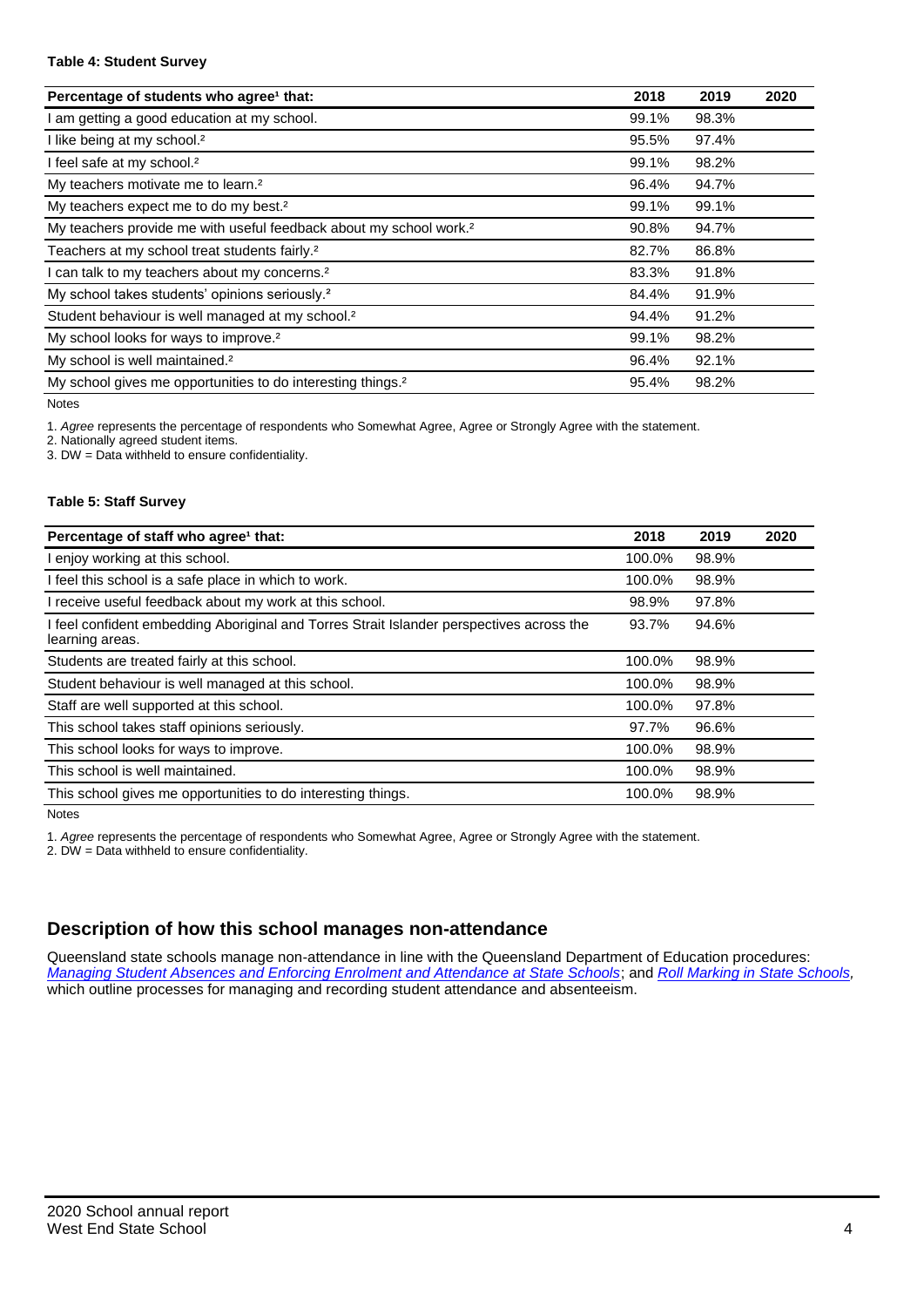## **School disciplinary absences**

#### **Table 6: Count of school disciplinary absences at this school**

| Type of school disciplinary absence | 2018 | 2019 | 2020 |
|-------------------------------------|------|------|------|
| <b>Short Suspension</b>             |      | 6    |      |
| Long Suspension                     |      |      |      |
| Exclusion                           |      |      |      |
| Total                               |      | 6    |      |

Notes

1. School disciplinary absence (SDA) data is a total of short suspensions (1–10 days), long suspensions (11–20 days), exclusions and cancellations. 2. The number of SDAs is not the number of students who received an SDA as one student may be suspended several times in a school year. Each time a student is suspended it is recorded as an additional SDA. The data does not reflect the outcomes of appeal decisions.

3. 2020 data was impacted by the COVID-19 health emergency. There were significantly fewer SDAs during the home-based learning period (the first five weeks of Term 2) compared to previous years.

# **School funding**

## **School income broken down by funding source**

School income, reported by financial year accounting cycle using standardised national methodologies and broken down by funding source is available via the *[My School](http://www.myschool.edu.au/)* website.

#### *How to access our income details*

- 1. Click on the *My School* link [http://www.myschool.edu.au/.](http://www.myschool.edu.au/)
- 2. Enter the school name or suburb of the school you wish to search.

| Search by school name or suburb | <b>School sector</b> | <b>School type</b><br>447 | <b>State</b> | ∽ |
|---------------------------------|----------------------|---------------------------|--------------|---|
|                                 |                      |                           |              |   |

3. Click on *View School Profile* to access the school's profile.



4. Click on *Finances* and select the appropriate year to view school financial information.

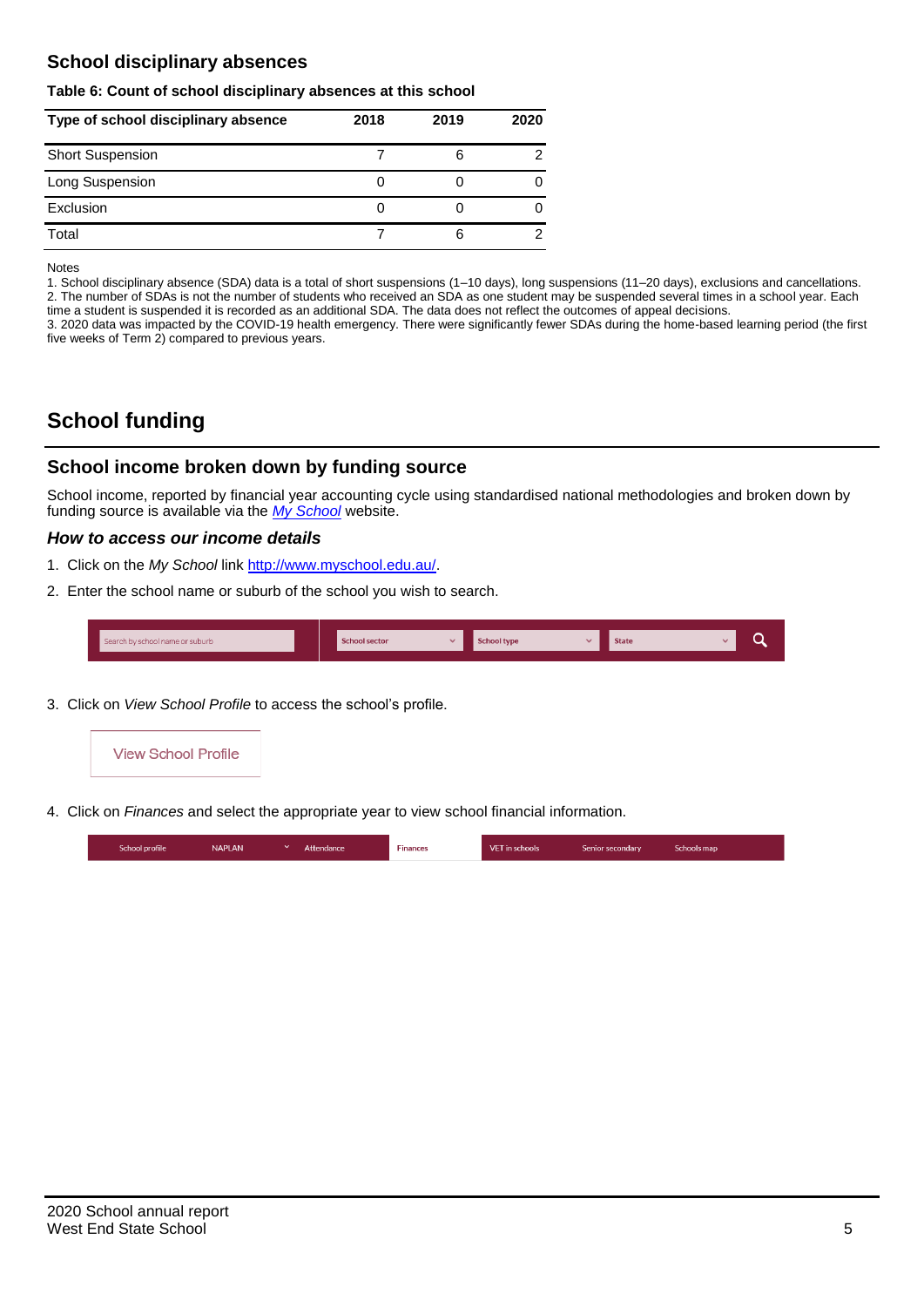# **Teacher standards and qualifications**

The *Teacher registration eligibility requirements: Policy* (p.1) states:

To be eligible for registration, a person must satisfy the Queensland College of Teachers (QCT) that they meet requirements regarding qualification and experience, or have otherwise met the requirements of the *Australian Professional Standards for Teachers* (APST). A person must also satisfy the QCT that they are suitable to teach and meet English language proficiency requirements. All these requirements are specified in the Act and the *Education (Queensland College of Teachers) Regulation 2005* (the Regulation).

The qualifications required for teacher registration are successful completion of either -

- (a) a four-year initial teacher education program including teacher education studies of at least one year (e.g. a Bachelor of Education, or a double Bachelor degree in Science and Teaching) or
- (b) a one-year graduate initial teacher education program following a degree (e.g. a one-year Graduate Diploma of Education (Secondary) after a three-year Bachelor degree) or
- (c) another course of teacher education that the QCT is reasonably satisfied is the equivalent of (a) or (b). These are considered on a case-by-case basis.

For more information, please refer to the following link:

• <https://www.qct.edu.au/registration/qualifications>

## **Workforce composition**

## **Staff composition, including Indigenous staff**

#### **Table 7: Workforce composition for this school**

|                    | <b>Teaching staff</b> |      |      | Non-teaching staff |      |      | Indigenous staff |      |      |  |
|--------------------|-----------------------|------|------|--------------------|------|------|------------------|------|------|--|
| <b>Description</b> | 2018                  | 2019 | 2020 | 2018               | 2019 | 2020 | 2018             | 2019 | 2020 |  |
| Headcount          |                       |      | 79   | 32                 | 38   | 39   | <5               |      |      |  |
| <b>FTF</b>         | 60                    | 67   |      | 23                 | 24   | 27   | <5               | ה>   | <5   |  |

Notes

1. Teaching staff includes school leaders.<br>2. Indigenous refers to Aboriginal and Tor

2. Indigenous refers to Aboriginal and Torres Strait Islander people of Australia.<br>3. FTE = full-time equivalent

 $FTE = full-time equivalent$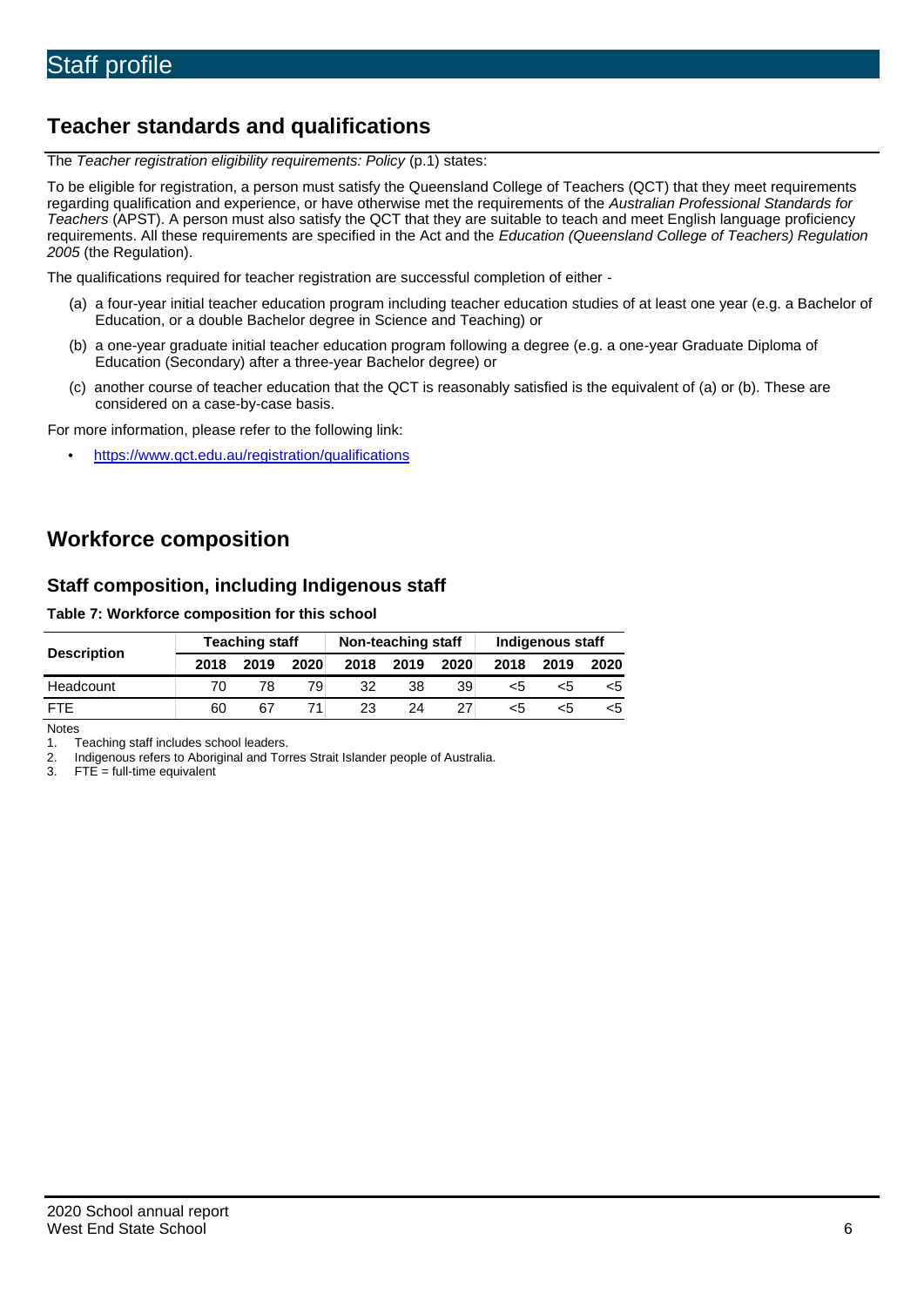# **Key student outcomes**

## **Student attendance**

Tables 8–9 show attendance rates at this school as percentages. In 2020, the COVID-19 health emergency affected student attendance in Queensland Government schools. Comparisons between 2020 and previous years' attendance data should not be made.

#### **Table 8: Overall student attendance at this school**

| <b>Description</b>                                  | 2018 | 2019 | 2020 |
|-----------------------------------------------------|------|------|------|
| Overall attendance rate for students at this school | 95%  | 95%  | 92%  |

Notes<br>1. Th

The student attendance rate is based on Semester 1 each year and is generated by dividing the total of full-days and part-days that students

attended, and comparing this to the total of all possible days for students to attend, expressed as a percentage.

2. Full-time students only.

#### **Table 9: Student attendance rates for each year level at this school**

| <b>Year Level</b> | 2018 | 2019 | 2020 |
|-------------------|------|------|------|
| Prep Year         | 95%  | 93%  | 92%  |
| Year <sub>1</sub> | 94%  | 94%  | 91%  |
| Year 2            | 95%  | 94%  | 91%  |
| Year <sub>3</sub> | 96%  | 96%  | 92%  |
| Year 4            | 95%  | 95%  | 92%  |
| Year 5            | 95%  | 95%  | 92%  |
| Year <sub>6</sub> | 96%  | 95%  | 93%  |

Notes

1. The student attendance rate is based on Semester 1 each year and is generated by dividing the total of full-days and part-days that students attended, and comparing this to the total of all possible days for students to attend, expressed as a percentage.

2. Full-time students only.<br>3. DW = Data withheld to

 $DW = Data$  withheld to ensure confidentiality